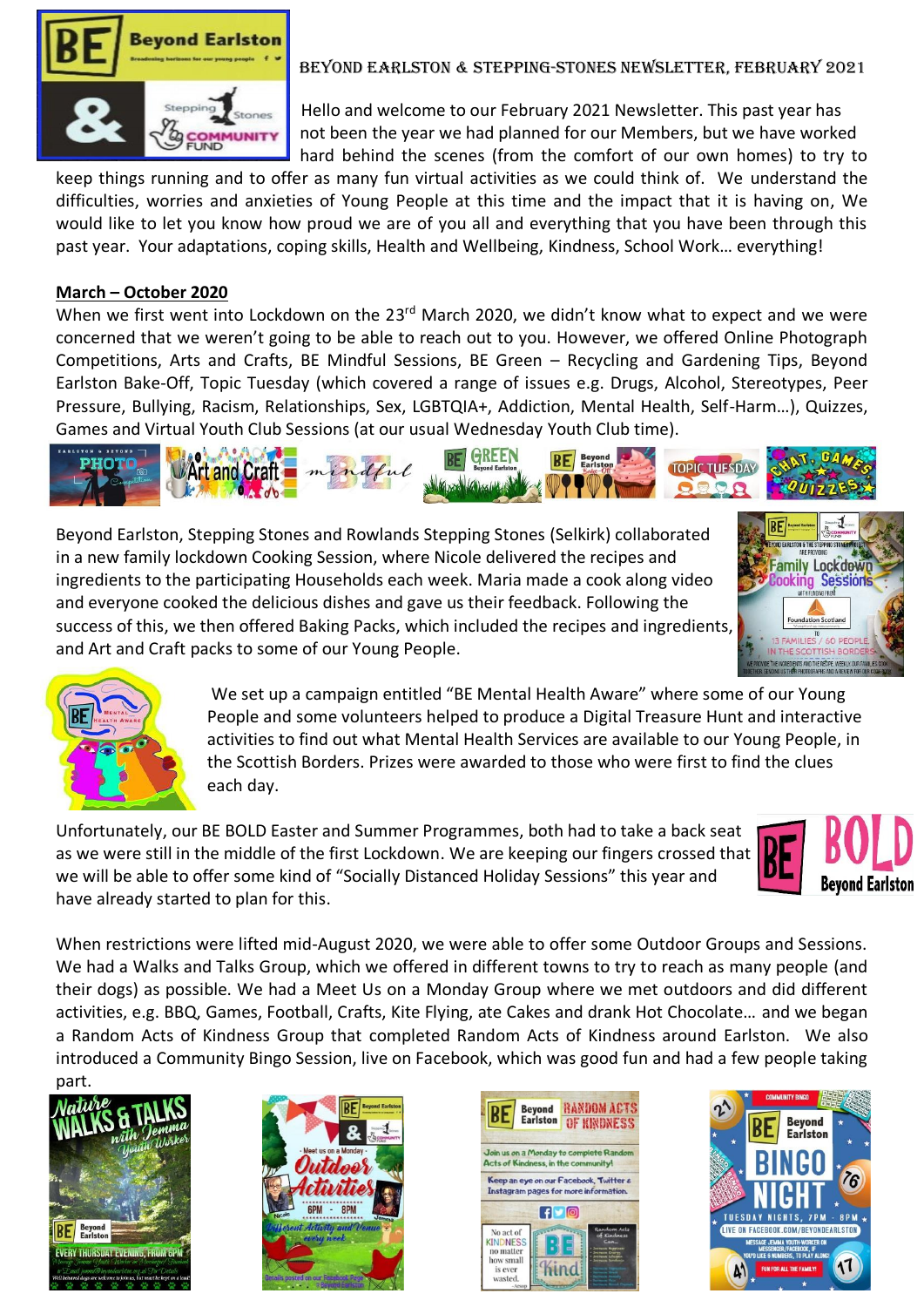#### Beyond Earlston & Stepping-Stones Newsletter, February 2021

## **Beyond Earlston Summer Lockdown 2020 Playlist**

Our young People came up with a list of songs they were listening to during the first lockdown period. One of our Young People then put these songs together and made us our very own Beyond Earlston Playlist. You can listen to it here: [https://soundcloud.com/user-868995969/sets/beyond-Earlston-summer](https://l.facebook.com/l.php?u=https%3A%2F%2Fsoundcloud.com%2Fuser-868995969%2Fsets%2Fbeyond-Earlston-summer%3Ffbclid%3DIwAR0hVeAlesEYKewy5o_57Q9QBz6A48zsMTiN5RPdXC7_JRM_nVsgiK0usWo&h=AT2lzf11p7_T6EkwR1QosEjH5c1Oicb-QNWfXCM8Cm_b34iOWS3JEDwZ2sWOFSJIyl6tlFLlBZOiHjhBFeIwjJtI8WCl8tQNsRyjQbBYSapaZ5jXd3gzUpf6pysM8PfBnFOWvwBUvR13YH6ZHaDY)

### **Partnership with At Birkhill House**

We were also able to facilitate some activities with Lara, from At Birkhill House. We made Origami Hearts during the first lockdown, then we managed to meet up and have a Plastic Fusing Workshop, in November and we made Christmas Tree Bunting in December. So far this year (2021), despite being back in Lockdown, we are still running sessions with Lara. We have been able to offer 2 workshops, in January, with Lara through Zoom. We have made mobiles with the theme of "Turning Over a New Leaf", due to the New Year and to encourage Mindful Personal Growth. We have also learned to make Origami Cranes and embellish them to make beautiful hanging ornaments.



## **Links with the Community**

## **SMALL STEPS TO BETTER MENTAL HEALTH Small Steps to Better Mental Health**

Beyond Earlston and Stepping Stones, with funding from the Corra Foundation, set up a Wellbeing Support Group – Small Steps to Better Mental Health. We offer fortnightly resource packs, 1:1 advice, practical workshops, zoom sessions and a Facebook support group. Young People can self-refer or **ZOOM SESSIONS**<br>FACEROOK SUPPORT GROUP Youth Workers [jemma@beyondearlston.org.uk](mailto:jemma@beyondearlston.org.uk) or NEALIKY EATING<br>SLEEPING [nicole@beyondearlston.org.uk](mailto:nicole@beyondearlston.org.uk) if you would like more information or a referral form.

Beyond Earlston and Stepping Stones have invited the community to get involved in some of our activities. We had an Easter Egg Decorating Competition, Fancy Dress Competition, Pumpkin Carving Competition, Christmas Quizzes, Bunting Making, Like and Share Competitions and we have given prizes to our winners. We have also signed up to some magazine subscriptions and pass the magazines on to our Young People as well as handing out books to read. We have continued to offer support for Youth Awards, throughout the year and hope to get a few more people interested in completing a youth award in the coming months. Check out Saltire Awards, Hi-5 Awards, Dynamic Youth Awards and Youth Achievement Awards, for more information or contact one of our Youth Workers.

We began a Primary 7 Transition Baking Group with our local Primary Schools. Newtown Primary School were the first to take part. 10 Young People received baking packs, with ingredients and recipes, from us for 4 weeks. In return we asked for an evaluation of the recipes and photographs of the bakers in action. Unfortunately, we have had to halt this activity again, now that we are back in lockdown, but hope to be able to get around other Primary Schools as soon as we can.

#### **Christmas Meet Up**

Just before Christmas we met with 7 young people and 7 dogs, to try to recreate the Nativity Scene. We had a lot of fun dressing the dogs up and trying to get 7 Young People and 7 dogs to sit for a photograph. Following this we had a little "Christmas" get together with pizza, chips and juice from Alfonso's Takeaway.